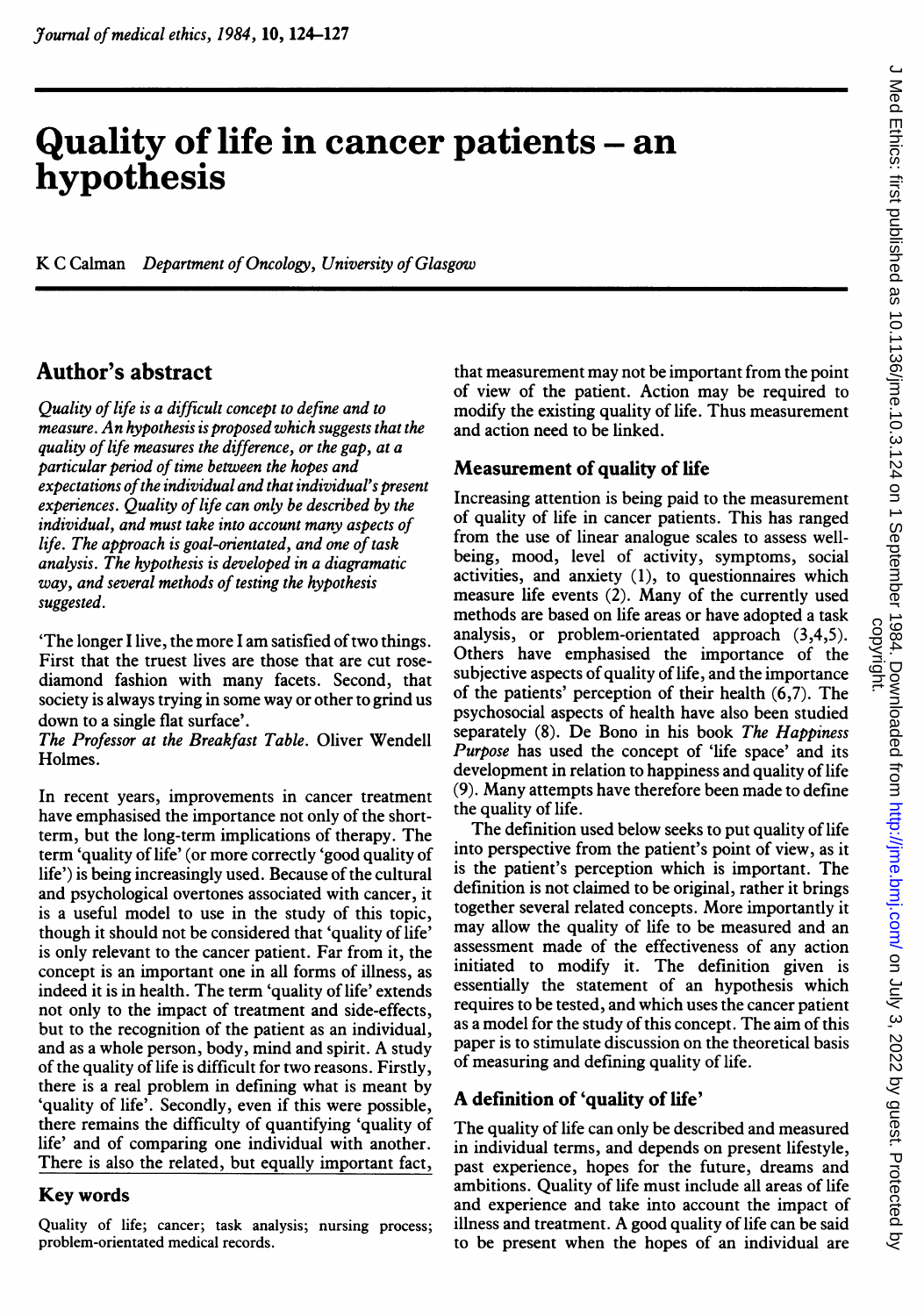do not meet with the experience. Quality of life changes with time and under normal circumstances can vary considerably. The priorities and goals of an individual must be realistic and would therefore be expected to change with time and be modified by age and experience. To improve the quality of life therefore, it is necessary to try to narrow the gap between hopes and aspirations, and what actually happens. The aim therefore is to try to help people to reach the goals they have set for themselves. A 'good' quality of life is therefore usually expressed in terms of satisfaction, contentment, happiness and fulfilment and the ability to cope. This definition emphasises the importance of personal growth.

From this definition of quality of life certain implications follow:

i) It can only be assessed and described by the individual.

ii) It must take into account many aspects of life.

iii) It must be related to individual aims and goals.

iv) Improvement is related to the ability to identify and achieve these goals.

v) Illness and treatment may well modify the goals.

vi) The goals must be realistic.

vii) Action is required to narrow the potential gap. This may be by the patient alone or with the help of others.

viii) The gap between the expectation and the reality may be the driving force for some individuals.

ix) As each goal is achieved new ones are identified, opening the gap again. It is a constantly changing picture.

Quality of life therefore, measures the difference, at a particular moment in time, between the hopes and expectations of the individual and that individual's present experiences.

#### THE DIMENSIONS OF OUALITY OF LIFE

Basic work by Flanagan (4) and others has stimulated the concept of 'life areas'. Such areas cover all aspects of life and can provide a useful checklist which will enable the patient or the caring team to identify those aspects which are of particular importance to the individual. The patient's own problems and priorities can then be identified. Such life areas include: home and garden, work, hobbies, financial problems and body image, diet, mobility, ambitions, spiritual problems, concept of the future etc. The identification of problems and priorities makes it possible to develop realistic goals and to use these to assess progress and measure the reduction of the 'gap'. This allows the hypothesis to be tested by evaluating the effectivenss of the specific intervention.

#### The representation of quality of life

To develop this concept further <sup>a</sup> series of diagrams will be used to illustrate the hypothesis.

1) The hopes, ambitions and dreams of the individual

are shown in the upper line (Figure 1) varying naturall  $\leq$ with time. In reality, the here and now, there is also variation, and the gap between hopes and reality may. never be bridged. There are periods of good times and bad times. The gap therefore measures the quality of life. For many individuals it is the need to close the gapwhich provides the driving force of personal ambitionand achievement. The activity necessary for narrowing the gap may be associated with as much satisfaction as the end result.

2) The impact of illness may vary depending on the<sup> $\bar{p}$ </sup> time at which it occurs (Figure 2). When things are  $\overrightarrow{CD}$ going well the individual may be able to cope with: illness, when they are not, it may be the last straw.

3) Illness may modify the quality of life in several ways (Figure 3). For some patients the quality of life may be: enhanced, and the so-called 'benefits of illness' may. occur. For others the quality of life may be greatly. diminished. In some patients following illness, life may be characterised by wide swings in quality with highsand lows, while for others it becomes flat and dull.

 $\delta$ or Japana, Prasmis 13, 13, 2022  $e$  (nic To $^*$ ulid published as 10.113.124 on 1 Downloaded from 1 Downloaded from 10.1136. Downloaded from 10.1136. Downloaded from 10.1136. Downloaded from 1984. Downloaded from 1984. 4) To improve the quality of life it may be necessary $\frac{1}{60}$ either to reduce some of the expectations and  $\overrightarrow{B}$ ambitions, or to increase the quality of life as it iso (Figure 4). To decrease the expectations does *not* meandenying hope, rather it makes the expectations more realistic. The patient is encouraged to develop appropriate goals. In terminally ill patients for exam $\widetilde{\mathbf{B}}$ it may be unrealistic in some patients to continue  $\vec{t}$ pretend that things will improve. For others the denialog of this may be critical in maintaining the quality of life. Hence the importance of individual interpretation of the size of the gap. 킁

5) The 'here and now' profile is a composite of manyaspects of life and not all need to increase to improvequality and narrow the gap (Figure 5). Illness or ageing, for example, can inhibit further development<sup>o</sup> of a physical nature. Yet the individual can continue to grow and develop in other ways, socially, psychologically, emotionally and intellectually. It follows therefore that to improve quality of life in those who are ill requires <sup>a</sup> minimisation of physical problems and an enhancement of other aspects of life.

6) Some individuals are able, therefore, to have a good quality of life even though they may appear to have major problems, for example serious physical illness or  $\frac{1}{\sqrt{2}}$ poor social conditions. They are able to achieve this either by reducing their expectations and being satisfied with what they have, or by being able to rise above the problems by personal growth and development. It is not possible to make values judgements about other people's 'quality of life'. It isn their own perception which matters. Conversely for some patients, 'trivial' events may have a major impace on life and may be much more important than 'cancer'  $\mathbb{C}$ denying hope, rather it makes the expectations in  $\frac{1}{2}$ <br>denying hope, rather it makes the expectations in  $\frac{1}{2}$ <br>approprinte goals. In terminally ill paints for example<br>it may be unrealistic in some paients to cont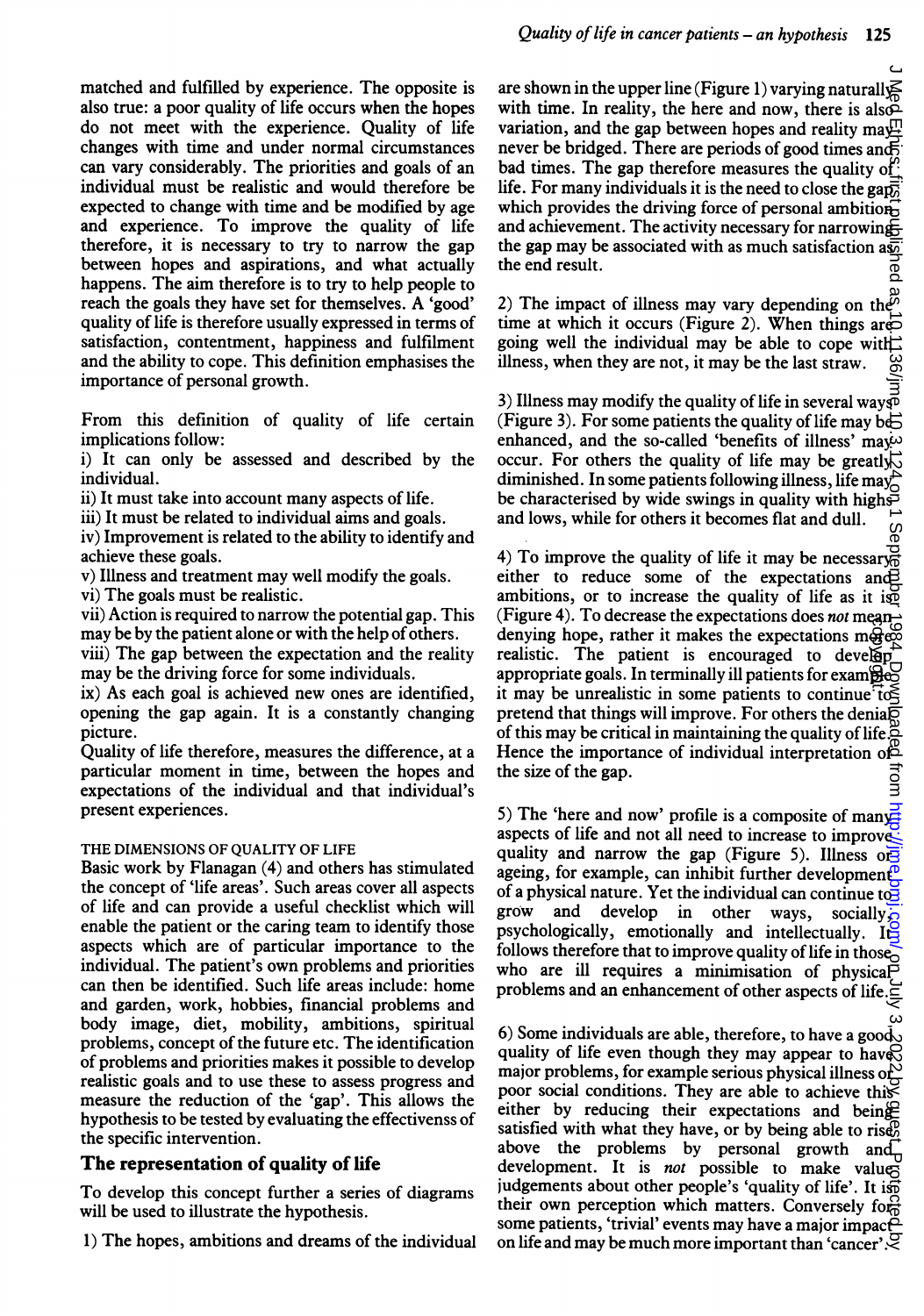

7) To increase the quality of life requires energy to change the height of the wave. This can either be selfgenerated or come from outside, from others. A variety of methods may be employed (Figure 6).

8) What about the 'man who has everything' yet is unhappy? Two explanations are possible. First, he may still not have what he really wants and still be searching. Secondly, overshooting the hopes may also lead to tension and stress. Over-promotion for example, or in patients an unexpected recovery, may be stressful to all concerned.

9) Could this concept of quality of life be of value to the caring team who may have to make decisions about initiating, or not initiating, treatment? The hypothesis

emphasises the fact that discussion with the patient is the only way to assess patient needs. Secondly, it may help in communicating with the patient when treatments have to be used which may have short- term side-effects but long-term benefits. Thirdly, it allows identification of future events which may be of special significance to the patient (anniversaries, births, weddings etc) when it may be acceptable to induce some side-effects, if short-term survival for a particular purpose is the objective.

In more general terms, could this hypothesis be of value in assisting in other treatment decisions, such as when to resuscitate a patient, or to switch off lifesupport systems, when the concept of subsequent 'quality of life' may be being considered? Under these